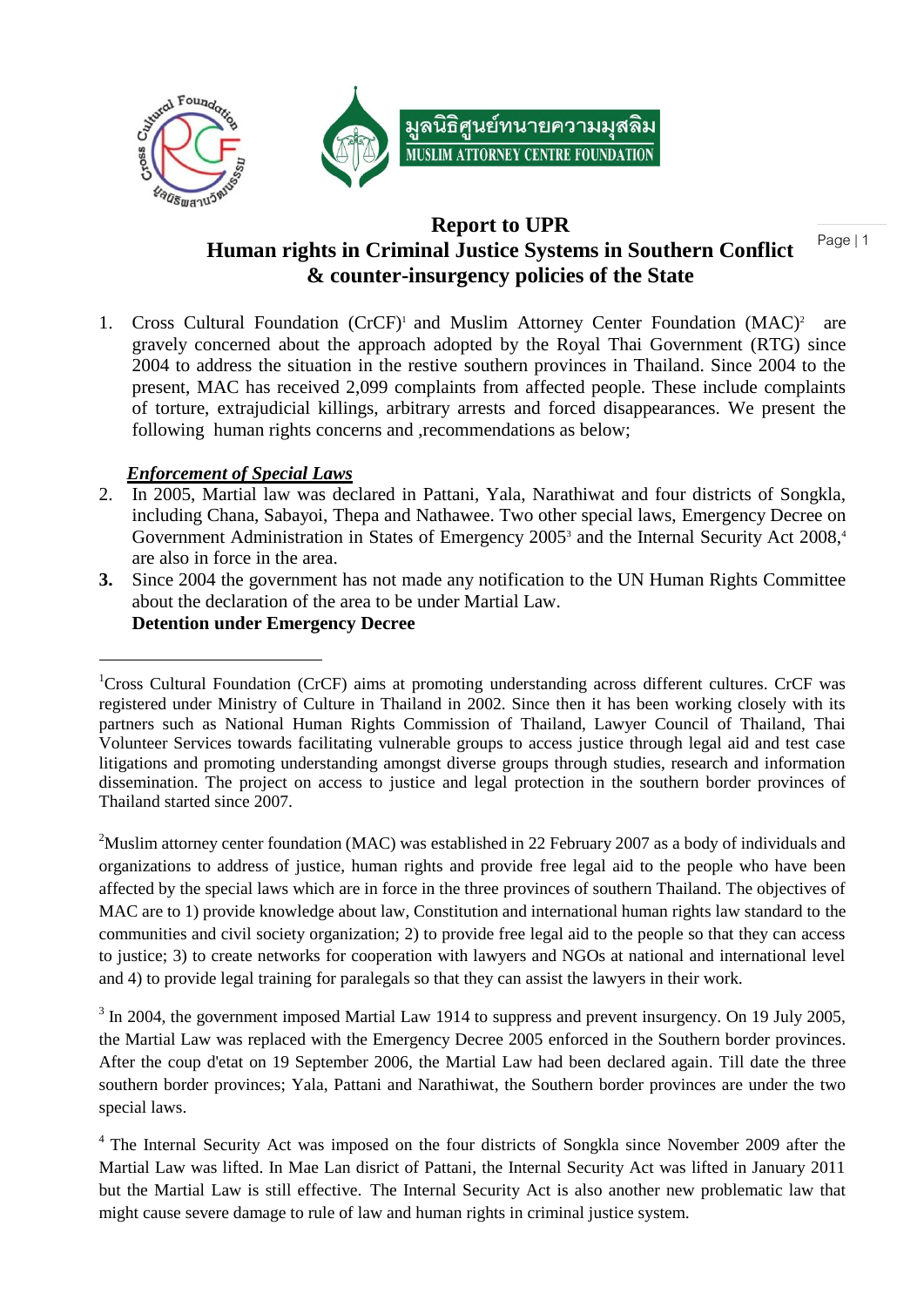- the time of requesting extension of detention. Till date there are more than 5000 persons  $\sqrt{k_{\text{B}}e}$  | 2 **4.** Under the special laws, ISOC (Internal Security Operation Command) has issued regulation (signed  $24<sup>th</sup>$  January 2007) that violates fundamental human rights. Section 11 of Emergency Decree is widely used to arrest and detain suspected persons for a maximum of 30 days. Though under the law, the judiciary needs to authorize the extension of detention after every 7 days, yet, in most cases the judiciary does not exercise substantive review over the requests for extension of detention. In many cases the detainees are not produced before the court at are being detained under the Emergency Decree.
- **5.** Under the amendment to the ISOC regulation mentioned in paragraph 4 (signed on 1<sup>st</sup> February 2008), doctors and lawyers cannot visit the detainee unless they obtain permission from the Army Commander of the 4<sup>th</sup> Region. Close relatives can visit the detainee but such visits are held under the supervision of Army Officers. The visits by members of the National Human Rights Commission are also supervised.

### **Recommendation**

**6.** The regulations (signed 24<sup>th</sup> January 2007, signed on 1<sup>st</sup> February 2008 ) issued by ISOC commander region 4 under Article 11 of Emergency dated 1<sup>st</sup> February 2008 must be revoked.

### **Issues on detention under Martial law**

7. Martial law has been in force in the provinces of Yala, Pattani, Narathiwat since 2004. The enforcement of martial law has resulted in widespread human rights violations. Under the law, ISOC Region 4 has powers to supervise law enforcement. Operations to search, arrest and detain suspected persons have caused human rights violations in many cases. Atleast 4 detainees have died in such operations; Mr. Assari Sama-ae died in 2007, Mr. Yakariya Paomani died in 2007, Mr. Yapha Kaseng died in 2009 and Mr. Sulaiman Naesa died in 2010.

### **Recommendations**

- 8. The State must revoke the application of martial law in the three southern border provinces.
- 9. If it is not yet revoked, the state must lay down clear rules for arrest and detention of persons. These rules must be in conformity to national law and international human rights standards. The detainees must be detained in authorized places of detention which are open for inspection. There must be clear records of arrests and release of detainees. Such records must be available for examination. The families of detainees must be informed about the arrest, place of detention and cause of detention immediately. The detainees must be able to access lawyers and their families.

## *Extra judicial Killing*

- 10. Till date no action has been taken against any officers for extra judicial killings.
- 11. In the incident of Krue Se Mosque,  $28<sup>th</sup>$  April 2004, where 32 persons were killed during the attack, the public prosecutor decided not to pursue any legal action against the officers who were involved in the killing.
- 12. In the Tak bai incident, where 78 protestors died in official custody, the post-mortem inquest decision was given six years after the date of incident. The post mortem inquest only stated that the persons had died of suffocation but did not give any ruling against the persons responsible for the deaths. No further action has been taken in this case to seek accountability from officials who were in charge of the custody of protestors.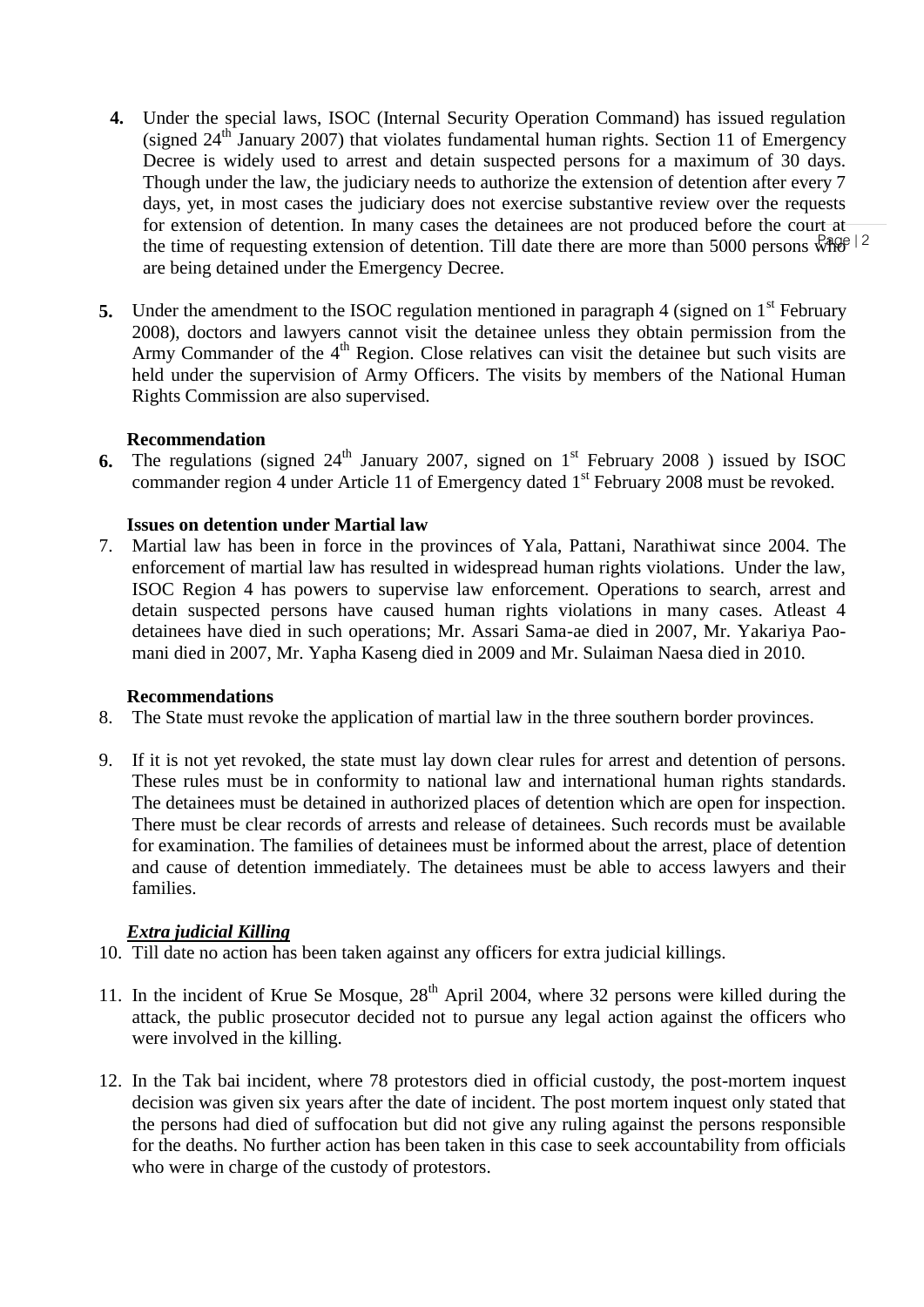- 13. In another case, Mr. Yakariya Paohmani died in the custody of the paramilitary in June 2007. In June 2008, 6 civilians – Mr. Muhammhad Sakri Kaboh, Mr. Ismaae Ali Mamah, Mr. Maromli Akraj, Mr. Koseng Apibanbae, Mr. Wae-Ali Samaae, Mr. Dalee Dolor were killed in arrest operations.
- post mortem inquests relating to these deaths, no cross examination was conducted by law $\sqrt{g}$ ege  $\sqrt{3}$ 14. In the southern most provinces, from the record of police from 2004 - Nov2010, a total of 82 insurgent suspects under arrest warrant were extra-judicially killed by officials. In most of the representing the relatives.
- 15. From the primary data retrieved from Yala Provincial court, during 2003-2010, a total of 77 Post mortem inquest trials were heard in the court. These included 50 cases of 114 individuals involving more than 37 identified officers. These post mortem inquests are conducted only as matter of procedure. There is no substantive enquiry into the circumstances of the death, whether the deaths were caused by officers in self-defense or whether there was disproportionate use of force by the officers.

## **Recommendations**

- 16. The state must enforce strict measures to investigate and identify officials who engage in arbitrary exercise of power and punish the violators before the law. The relatives of the deceased must receive appropriate redress.
- 17. Armed officials must be trained to minimize loss of lives and properties of civilians during their use of force, according to the Basic Principles on the Use of Force and Firearms by Law Enforcement Officials.

## *Torture, Inhuman Treatment and Punishment*

- **18.** In 2007-2008, MAC received 113 cases of torture to obtain confession and during 2009-2010, MAC received 130 cases of torture for obtaining confessions.
- **19.** The first case of torture was reported by some of the persons accused of the gun robbery on  $4<sup>th</sup>$ January 2004. The allegations of torture were investigated by the Department of Special Investigation – Ministry of Justice. After identifying a police general and 18 officers responsible for the torture, the DSI referred the case to the National Anti-Corruption Commission (NACC). In 2010, the NACC announced that there was no evidence to prove the allegations of torture.
- 20. Even in very high-profile cases, such as Imam Yapha Kaseng, no action is taken against the wrong doers. Imam Yapha died because of torture in official custody. In the post mortem inquest, the Court concluded that the officers were authorized under the special laws to detain the victim. The court did not make any ruling on the torture inflicted on Imam Yapha.
- 21. In September 2010, National Human Rights Commission (NHRC) issued report No. 275 308 / 2553, titled "Right to Judicial Process in Relation to the Examination of the Complaints Concerning Torture and Other Inhuman Treatment or Punishment in the Southern Border Provinces'. This report relates to the 34 complaints of torture received by the NHRC From 2007 until July 2010, from Songkhla, Yala, Pattani and Narathiwat Provinces. The report was sent to concerned agencies including PM office, security officials in the Southern Border Provinces and the complainants. No action has been taken by the State with respect to the recommendations given by NHRC.
- 22. In 2011, we have received information of at least 10 persons who were tortured for extracting confessions. Statistics show an increase in the number of complaints concerning torture. Thailand has not enacted any specific law to protect against torture. The Criminal Code and the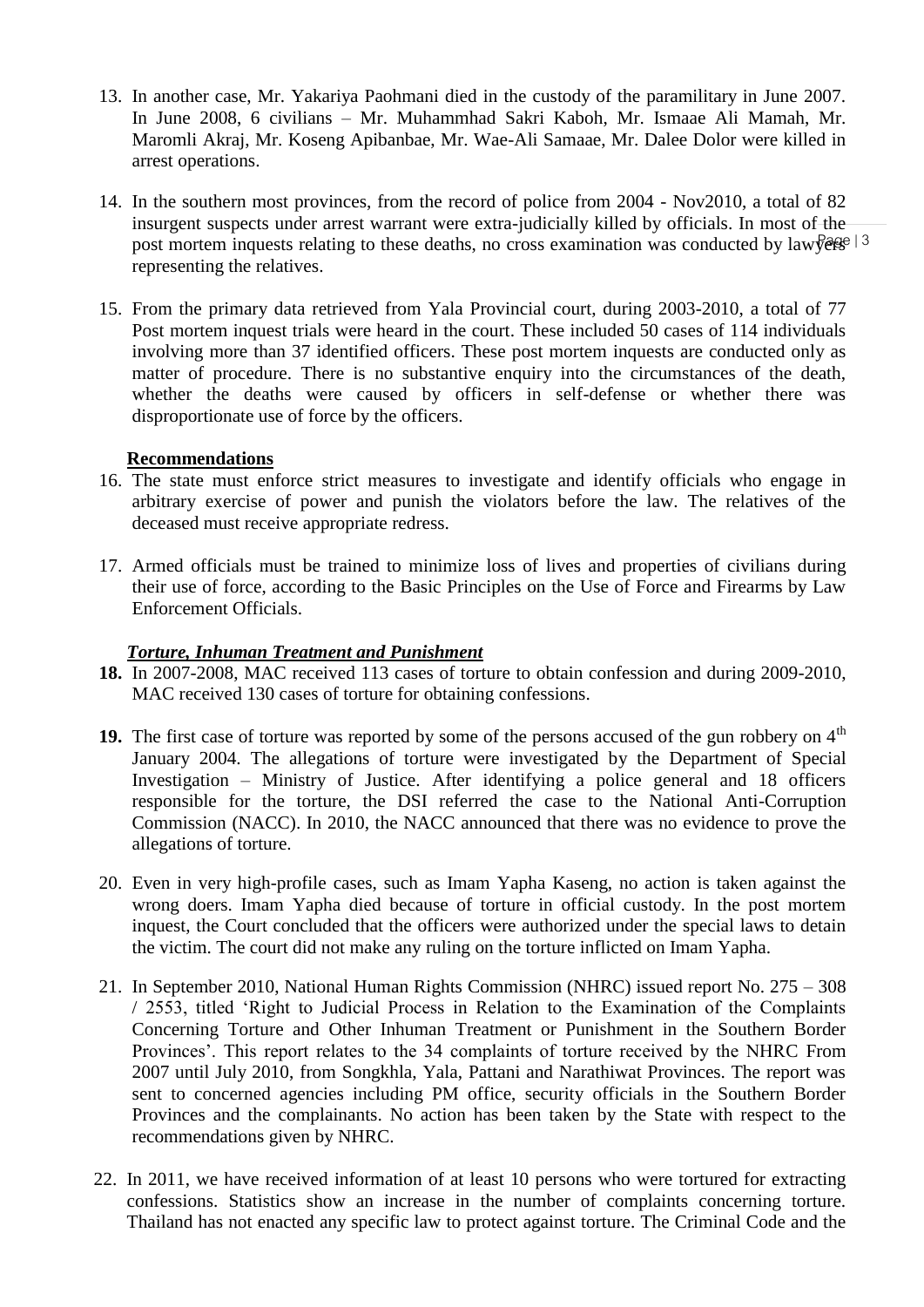Criminal Procedure Code do not have any provision that focuses on torture. There is no mechanism to seek accountability against officials alleged to have committed torture. The redress of torture victims under the Damages for the Injured Person and Compensation and Expense for the Accused in Criminal Case Act, in terms of financial compensation, is often insufficient. Most often victims do not trust the witness protection program and are afraid to take any charges against the officials. It often took a long time to receive the compensation.

- 23. The special laws also hinder the realization of justice and reparations for victimes  $|4$ (compensation, restitution, rehabilitation, satisfaction and guarantees of non repetition) by obstructing the investigation into and documentation of torture by the National Human Rights Commission and other stakeholders. The laws prevent or limit access of lawyers to detainees and restrict even more greatly the access of independent medical examiners. Contemporaneous physical and psychological evidence of torture thereby cannot be documented or only is reported by family or recorded principally by lawyers, although they lack medical expertise.
- 24. The rules and prejudices of government medical institutions present additional barriers to documentation and reparations. As noted above in the paragraphs on extrajudicial killings, government medical examiners are predisposed to provide inconclusive or vague reports on abuses. Some of these professionals have privately opined that they believe they would lose their jobs if they did otherwise. Certain mental health professionals in prison facilities have also refused to treat detainees who are accused of terrorism, but have suffered torture. In the alternative, sympathetic health professionals working in government institutions in Southern Thailand report that they are forbidden by institutional regulations from traveling to detention sites to visit detainees.

### *Recommendations*

- 25. Torture victims must be entitled to prompt and appropriate redress. As it is a sensitive matter, an expert in physical and psychological therapy should also be provided.
- 26. The torture cases require an understanding from judicial personnel in order to ensure protections of victims. The State must provide training for staffs at both NACC and the Royal Thai Police officers. Officials of both agencies at all levels must understand the principles and obligations that Thailand has under the CAT. Till Thailand adopts a specific law that complies with CAT, NACC and Police force must set up a mechanism for investigation into complaints of torture.
- 27. Preventive measures, such as inspection of detention centers or potential premises where torture might take place should be imposed. Despite the presence of the National Human Rights Commission, its authority to inspect the premises was not exercised continuously and regularly and it must receive permission for visiting.
- 28. Human Rights Lawyers Association Thailand has drafted a bill on torture. The Royal Thai Government should support the initiatives of enacting a law on anti-torture, not only amendment to criminal code and criminal procedure code.
- 29. The court shall issue regulations on the order of remedies under Section 32 of Thai Constitution, if the case it appears the fact that such person has been injured, tortured, ill treated by state officials, despite the fact that such person be released or detained.

## **Culture of Impunity**

30. No persons responsible for human rights violations in southern provinces have been found guilty. No action has been taken against officers in charge in cases such as Takbai, Krue Se, SabaYoi or disappeance cases of Mr. Mayuni Lohniya, Mr. Mayateh Maranor case, death in custody of Mr. Assari Sama-ae, Mr. Yakariya Pao-mani, Imam Yapha Kaseng and Mr.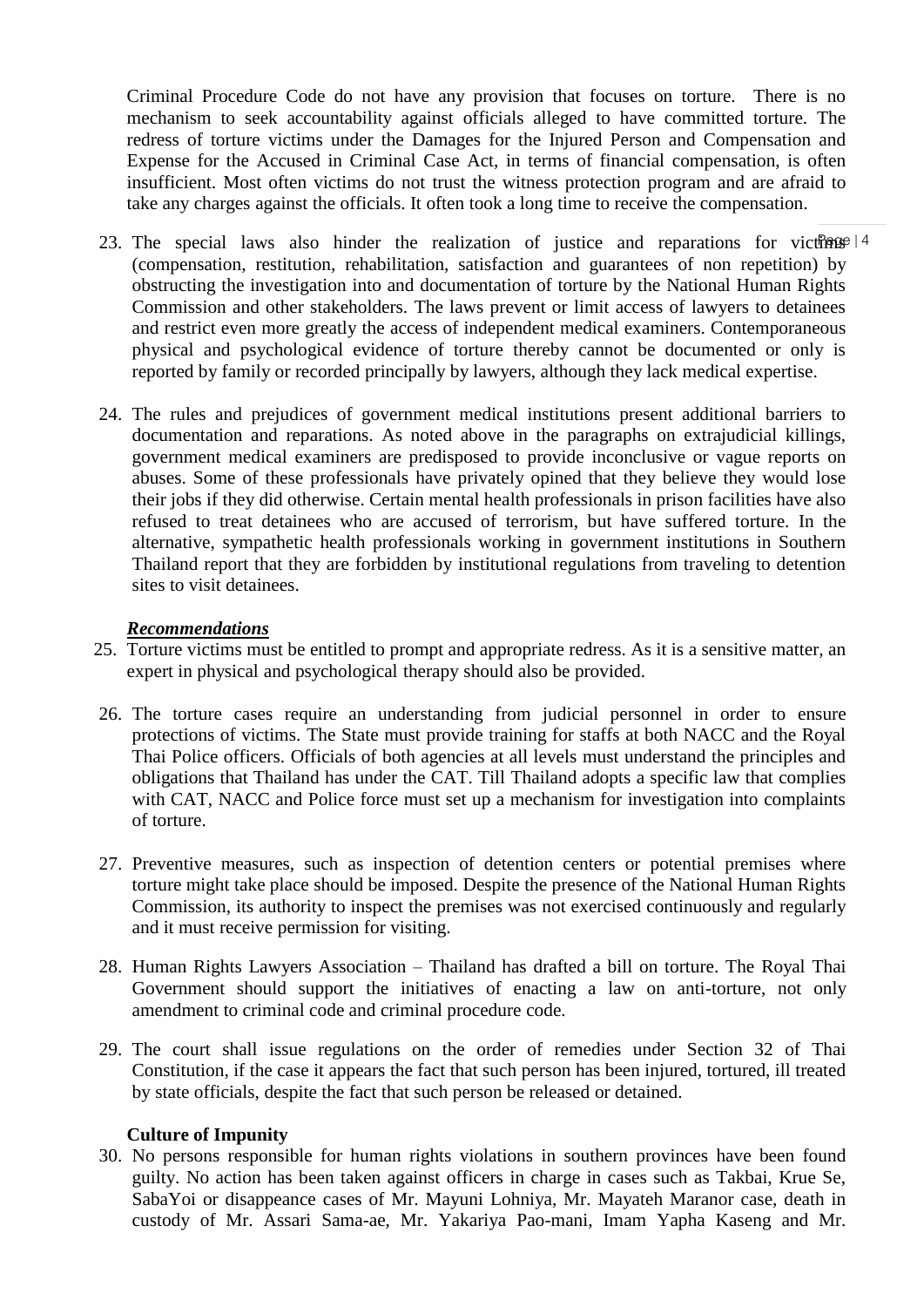Sulaiman Naesa. In the well known case of Somchai Neelaphaijit, the appeals court in its decision on 11 Mar 2011, found all five police officials related to the abduction of Lawyer Somchai Neelaphaijit "not guilty".

## **Issues on the detention of children in the southern provinces**

age of 18 are strictly prohibited unless the minimum standard according to Thai law on juvenile<sup>15</sup> 31. The martial law should not be applied to children under the age of 18 years old in any circumstances. The measures to search arrest, detention and questioning of children under the criminal justice is followed.

Please see the clip on Juvenile Justice in the Deep South at <http://www.youtube.com/watch?v=vk0IkeTxxAQ>

## **Role of judges and prosecutors in the conflict situation**

- 32. Judiciary is a vital mechanism for ensuring check and balance of power and protecting human rights. Judicial regulations must set out procedure on issuing arrest warrant related to national security charges, the procedure to apply for extension of detention and the rules of evidence such that human rights are respected and promoted. Under the present administration of justice, there is a long delay in the completion of trials. Justice delayed is justice denied. As of October 2010, there are more than 440 under-trial prisoners related to national security cases in provincial prisons in Southern Thailand. It is not easy for the under trial prisoners to secure bail. Only 100 under-trial prisoners received bail recently.
- **33.** A total of 3897 arrest warrants for 2143 persons were issued by four provincial courts in the southern most provinces on national security cases since 1 January 2004 to November 18, 2010. These arrest warrants by prosecutors and courts need to be reviewed to examine the use of evidence in the process of issuing an arrest warrant. The process of issuing the warrant must be in strict accordance with the regulations of the Supreme Court judge of Thailand. Hearsay evidence shall not be used as a ground for any arrest warrants relating to national security cases. The use of arrest warrants in the situation of southern conflict have led to other types of human rights violation by security agencies such as re arrests or forcing people to participate in the military camps and arbitrary detention.

Please view related two documentaries on Re-arrested and Endless effect of Emergency Decree warrants at<http://www.youtube.com/watch?v=xTVUfnOQ-cQ> and <http://www.youtube.com/watch?v=IEEDRDTdMSg>

### **Access to Justice: availability of legal aid**

34. Referring to the official documents of the 2011 Budget Bureau of the year, out of the total budget for administration of justice, a very disproportionate amount of the budget is allocated to free legal aid. The total budget granted to administration of justice is 100,000 million Baht or 3,200 million U.S. dollars. Out of this total amount, the National Police Office receives 75%, Ministry of Justice receives 17%, Attorney General Office received 6%, the Court office received 2%, the Human Rights Commission of the National receives 0.2% and Law council of Thailand receives 0.06%.

## **Recommendation**

35. The state must allocate an appropriate amount to support free legal aid and public defender works, specifically for the criminal case. The accused and the defendant are entitled to choose their own legal representative.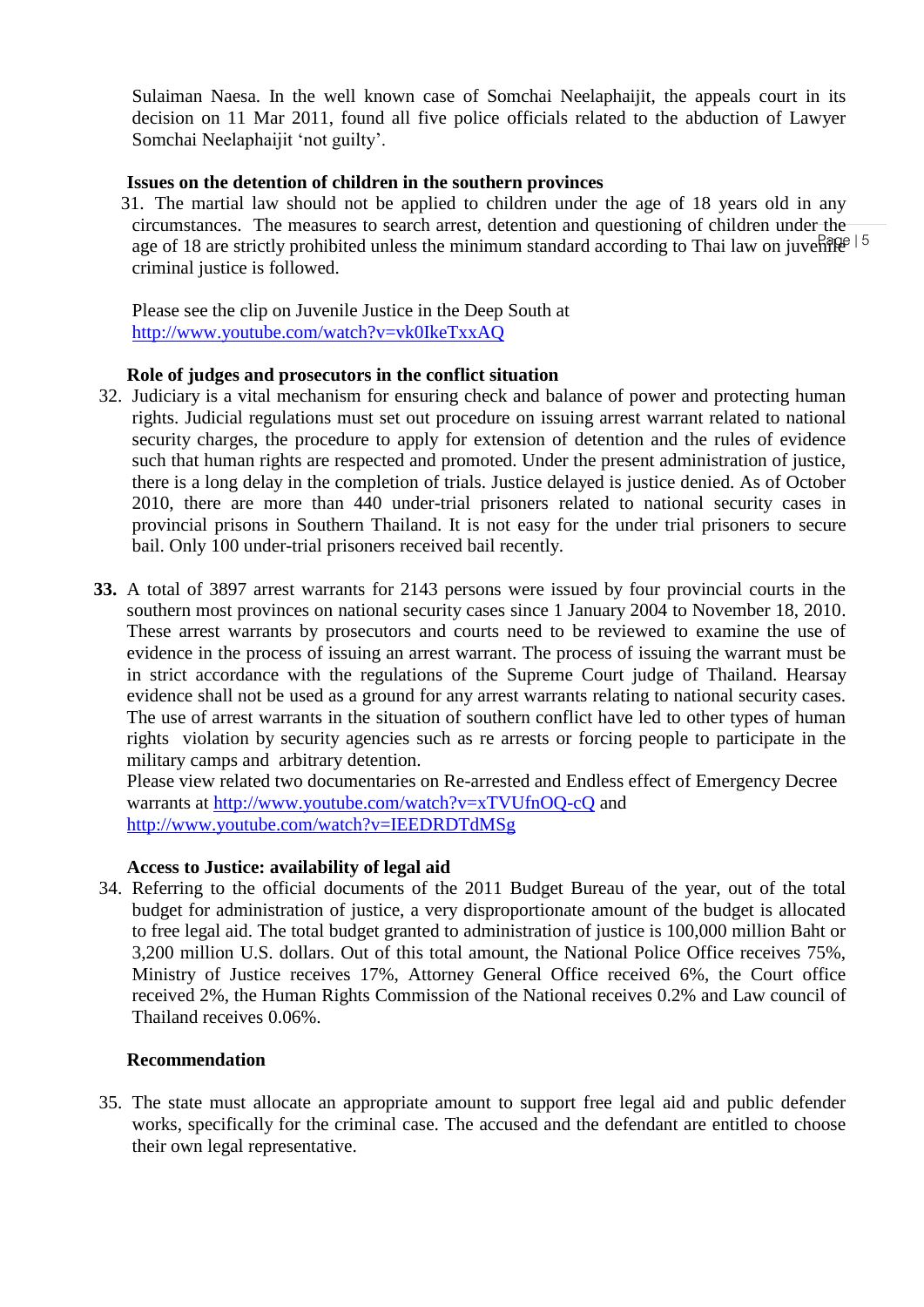#### **Annexes to the submission by**

### **the Cross Cultural Foundation (CrCF) and Muslim Attorney Center(MAC) Foundation**

#### **to the Human Rights Council's Universal Periodic Review on human rights in Thailand**

#### **Annex I**

Highlight brief details of cases documented by CrCF and MAC

#### **Extra-Judicial Killing**

#### **Kruesae Incident in 2004**

On 28 April 2004, 32 people were shot to death at the Kruesae mosque, Pattani Province by the security forced during the enforcement of Martial law.

The post mortem inquest started in November 2004-14 September 2006. On 28 November 2006 the Pattani Provincial Court read out the inquest that cause and circumstance of death was fighting with the soldiers and police officers with gun and knives. The performance of soldiers and police officer under the command of *General Pallop Pinmanee, Colonel Manas Kongpan, Lieutenant Colonel Naphat Nakchaiya.* All the persons died from injuries to important organs caused by the bullets and bomb explosives.

10 February 2009 the public prosecutor has opinion not to file the criminal lawsuit against the commander.

#### **Death in Custody**

#### **Takbai Incident**

On 25 October 2004, more than 1300 peaceful protesters in front of Takbai Police station in Narathivath province were taken into custody. 78 persons died in custody. The post mortem inquest with respect to the death of 78 persons started in 2007 and was completed in 2009. The post mortem inquest did not pin point responsibility on anybody with regard to the death of the 78 persons.

#### **Case of Imam Yapa Kaseng**

Imam Yapa Kaseng was taken into the custody of Special Taskforce 39 of Ruesor District, Narathiwat province together with his two sons and another villager, 18 years old named Mr. Rayu on 19 Mar 2008. Imam Yapa died on March 21 (early morning). Immediately after his death, the Army unabashedly came up with all kinds of excuses and possibilities.

The imam had passed out and fell heavily to the ground, thus cracking his ribs, was one of the initial explanations. Another explanation was that a soldier was trying to resuscitate the dead imam and accidentally cracked his ribs.

The lawyers from CrCF and MAC submitted a writ habeas corpus under section 90 of the criminal procedure code and section 32 of Constitution law requesting the Court to conduct an enquiry with regard the torture of Imam Yapa and other detainee. The Court dismissed the motion of the lawyers since the officials were authorized to detain the suspects under the Martial law and Emergency Decree.

The post mortem inquest which concluded in 2008 did not give any ruling as to who was responsible for the death of Imam Yapha.

On 19 March 2009 the lawyers on behalf of wife of Imam Yapa and his four children filed a civil lawsuit against the Ministry of Defense, the Army and the police to demand 15 million THB in compensation. On 12 October 2010 the civil court has decided that the Civil Court has its jurisdiction to review this case

In 2009 family of Imam Yapa filed the criminal lawsuit against the military and police who responsible of the dead of Imam Yapa. In 2010 the Court dismissed all charges against the police and also dismissed all charged against all of whom are military officials, because the case fall under jurisdiction of the Military

Page | 6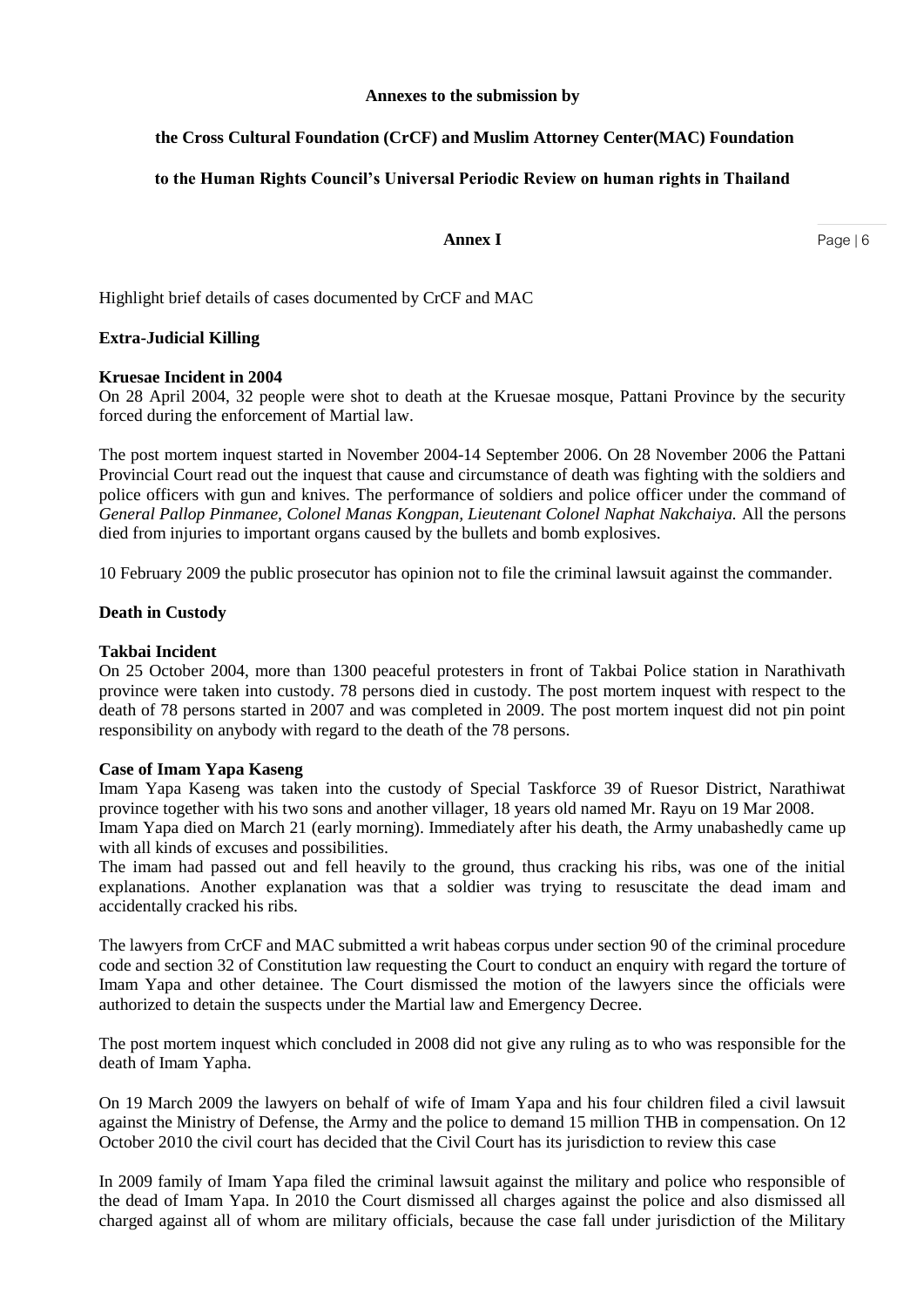Court. Therefore the family of Imam Yapa has to file the case with the Military Court with jurisdiction. However the family does not respect the order of the Provincial Court of Narathiwat, but decided to appeal the order with the Court of Appeal.

#### **Mr.Sulaiman Naesa**

During the morning on that day, there was a shooting incidence in Kuwae Village, about four kilometers  $\frac{1}{2}$ Mr. Sulaiman Naesa was arrested while he was fixing windows for his friend in his village on 22 May 2010. away. The combined force of military and other officials came to the village to look for the culprits. Mr. Sulaiman Naesa found death in an authorized detention facility in Ingkhayuth Army Camp in Pattani on 30 May 2010. The officers said he committed suicide by hanging himself in his solitary room and the relatives including public still have suspicious over his death and possible ill treatment before the death. The family did not allow autopsy by a state hospital in Songkla province. The post mortem inquest will start in April 2011.

#### **Disappearance**

### **Mr.Mayateng Maranoh**

Mr. Mayateng Maranoh, a school keeper of Banglang School, in Bajoh sub-district, Bannangsta District Yala Province, was arrested on 24th June 2007 by Paramilitary Unit 41 and has not been seen since then.

On 20th August 2008, lawyers on behalf of the family of Mr. Mayateng Maranoh, submitted a Habeas Corpus petition under Article 90 of the Criminal Procedure Code requesting the Court to conduct an enquiry with regard to the whereabouts of Mr. Mayateng Maranoh. A total of four hearings were held by the Provincial Court in Yala, during which Mayateng"s wife, officers of the Paramiliatry Unit 41 and Director of the Bannangsta Intacharat School where the paramilitary unit 41 was based, gave their testimony. The authorities stated that Mayateng Maranoh had been invited to the Paramilitary Unit 41 to give information regarding a case of arson in Banglang School and that Mayateng had left the premises of the paramilitary unit after a conversation with the authorities on the same day. This was corroborated by the testimony of the Director of the School.

On 16 December the Court delivered its opinion and stated that it believed that the alleged missing person had left the premises of the paramilitary unit as stated in the testimonies of the authorities and the Director of the School. The Court thus dismissed the Habeas Corpus petition since the alleged person was not in the custody of the Paramilitary Unit 41.

The lawyers acting on behalf of Mayateng"s wife filed an appeal against the decision of the Provincial Court on grounds of irregularities in the conduct of one of the hearings which had a bearing on the fairness of the trial. The lawyers submitted appeal on 4th December 2008.

The lawyers submitted appeal on 4th December 2008. The appeal court delivered the decision on 1 Oct 2009 that Mr. Mayateng was not in the custody of the Paramilitary Unit 41 since he was released on the same day he was arrested. The lawyers submitted the appeal to Supreme Court on 29th Oct. 2009. The result of Supreme Court is pending.

The Yala Provincial Court ruled on the disappearance of Mr. Mayateng on 8 October 2009. It said that it shall be deemed that Mr. Mayateng is legally considered to be dead and his wife and descendant could inherent his rights including rights to remedy and pension from the government. However till now his wife has not yet received remedy, pension or any compensation from any administrative authority.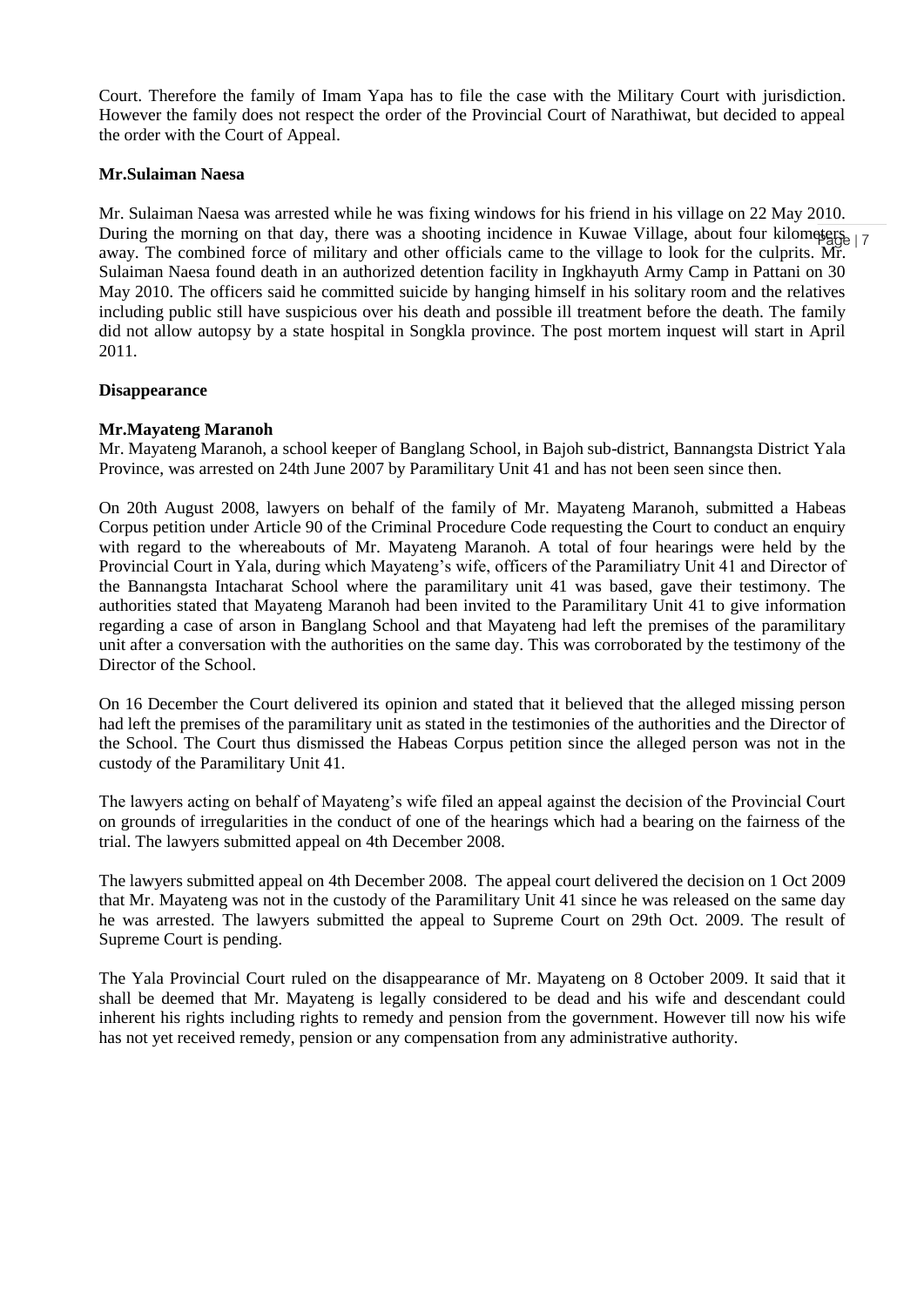#### **Unofficial Translation**



### **Regulation of Internal Security Operations Command Region 4 Concerning Guidelines of Practice for Competent Official as per Section 11 Of the Emergency Decree on Government Administration in States of Emergency B.E. 2548 (2005)**

Pursuant to the Notification for the Extension of States of Emergency in the provinces of Narathiwat, Pattani and Yala dated 16 January 2007 and the Notification issued under Section 11 of the Emergency Decree on Government Administration in States of Emergency B.E. 2548 (2005) dated 20 July 2005;

In order to provide for proper execution of functions of competent official according to Section 11 (1) (2) of the Emergency Decree on Government Administration in States of Emergency B.E. 2548 (2005), by the virtue of No.3 of the Order of the Office of Prime Minister No. 1/2550 concerning the appointment of Chief of the Response Team to States of Emergency dated 16 January 2007, the Fourth Army Area Commander, as Director of the Internal Security Operations Command Region 4 and Chief of the Response Team to States of Emergency, deems it expedient to issue the following regulation;

1. This regulation is called "Regulation of Internal Security Operations Command Region 4 concerning Guidelines of Practice for Competent Official as per Section 11 of the Emergency Decree on Government Administration in States of Emergency B.E. 2548 (2005)".

2. The regulation will become effective since 20 January 2007 onward. 3. Arrest

and detention of person as per Section 11 (1)

3.1 Person to be arrested and held in custody must be believed to act as accomplice to the commission of states of emergency or to be employer, or promoter or supporter of the act that has led to states of emergency, or those involved in concealing information related to the commission of states of emergency. The arrest is permitted if necessary to prevent the person from committing or abetting in the commission of any act that may lead to violent incidence or in order to seek cooperation to preempt such violence.

3.2 Prior to the submission of motion to the Court to ask for arrest and detention warrant, the competent official must have verified correctly first name, family name, ID number and other relevant personal information of the person. In case where the name is unknown, picture and description of the identity of the person must be sufficiently established to avoid the arrest of a wrong person. In this case, there must be a collective agreement among administrative official, the police, the ,military in charge of Forward

Page | 8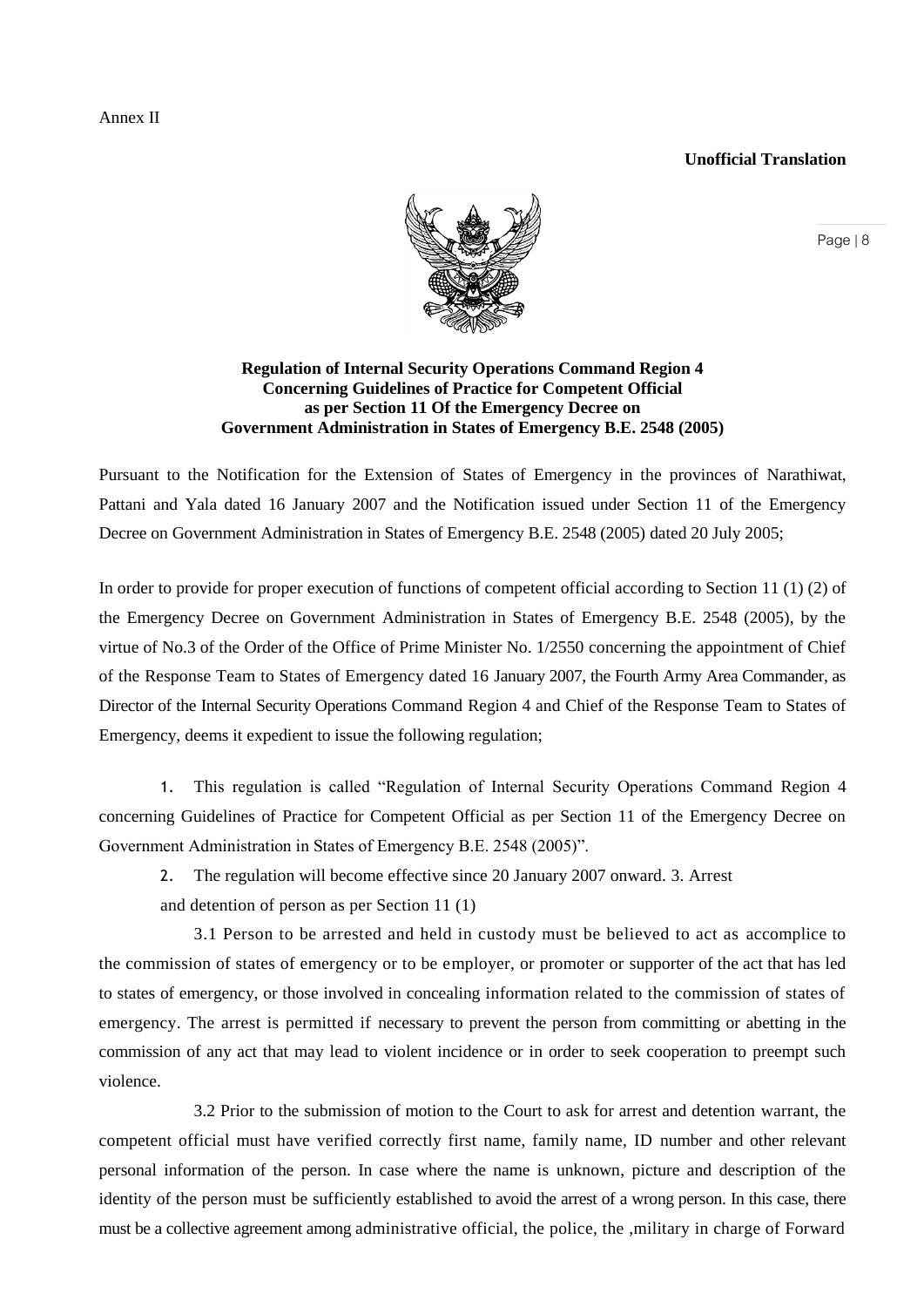Page | 9 Internal Security Operations Command Region 4 or Provincial Internal Security Operations Command or Operation Center of District Internal Security Operations Command, as deemed fit. The report that contains names of the person to be arrested or held in custody must be created and signed by officials from the three sections according to the form annexed to this regulation. The report must be kept the office of the agency that applies for the arrest or detention warrant and must be made available for examination by the commander of the agency.

3.3 Authorized person to ask from the Court the arrest or detention warrant is competent official including a civilian government officer at the equivalent of C3, a military officer at the rank of Second Lieutenant, Sub-Lieutenant, Pilot Officer, or police officer at the rank of Sub-Lieutenant and higher.

The application must be made using the form annexed to this regulation which will be submitted together with the motion for the arrest and detention warrant, inquiry report and reasons for the arrest or detention warrant as per the Emergency Decree on Government Administration in States of Emergency B.E. 2548 (2005), as well as pictures and description of identity of the person.

In case of emergency and with appropriate reasons that the applicant is not able to go and meet the judge in person, he may apply for the warrant via phone, fax, electronic mail, or other appropriate communication technology. In this case, the applicant must have the rank of Major or higher. The phone call must be made directly to the judge for him to make inquiry. If the judge agrees, the warrant will be sent via fax for the use in emergency situation. And after the arrest or detention, the applicant shall promptly submit to the judge all evidence needed for the application.

3.4 After permission from the court has been given for the arrest and detention, the designated person must be arrested and held into custody promptly.

The arrest and detention method has to be planned in accordance to the situation and behavior of each designated person. No act can be done on the presumption that the person is already an alleged offender and all violence and action that may bring about damages are to be avoided. Safety of the arrester and his convenience has to be the first priority and cooperation of the target of arrest must be taken into account.

To establish the court warrant, a copy with certifying signature, a copy of facsimiled warrant, a printout of electronic copy, or a copy sent via other telecommunication technology or a telegram indicating that the warrant has been issued, can be shown. But the original copy of the warrant or the certified copy must be promptly submitted to the arresting authority.

A copy of the warrant must be submitted to Forward Internal Security Operations Command Region 4 or Provincial Internal Security Operations Command, each copy for each unit, within three days after the permission has been given by the court. The original copy must be kept at the agencies in 3.2 which apply for the arrest or detention warrant in a report. The records must also include applications for warrant which are disallowed by the court as well as per annex of this regulation. In that case, other orders may be issued to summon the person to report himself or give oral statement instead.

In case where the person under the warrant has fled from the area of states of emergency, a copy of the warrant can be sent to administrative official in the area where the person remains at large to conduct the arrest. The local official must be thoroughly informed of the guidelines of practice and must adhere to them stringently.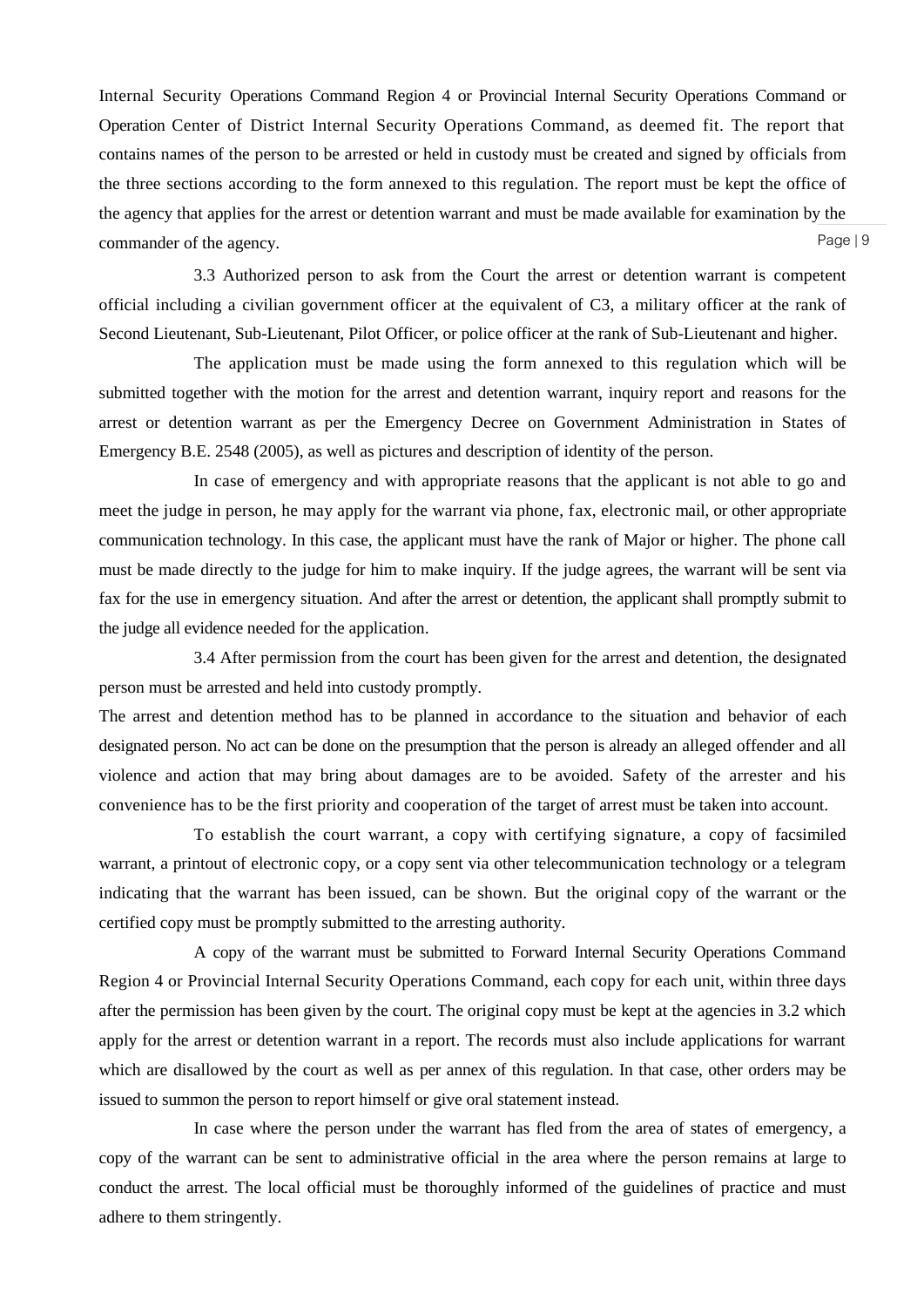3.5 After the person has been held in custody, he must be promptly brought to the detention facility designated in the warrant without delay. During the custody, he must not be handcuffed, shackled, detained in a cage, or transferred in cage carrier, or treated with violence. He cannot be held in custody at the police station, corrective department's facility, or prison.

be held in custody of an inquiry official, an arrest report must be written and given to the inquiry official and In case where the detainee commits a criminal offence during or after the arrest, and he must the locality where the offence is committed for due legal process.

If the detainee is found to have in possession material or objects suspected of having been used or will be used for committing or abetting an act that gives rises to states of emergency, the material or object must be given to the official applying for the arrest warrant for further action.

The person can be held in custody at most seven days since the day of the arrest. The arresting official must create an arrest report as per the form annexed to this regulation and submit it to the court promptly. A copy of the report must be kept each at the Forward Internal Security Operations Command Region 4 and the Provincial Internal Security Operations Command or the Provincial Authority Office where the arrest takes place and shall be made available for relatives of the person held in custody so that they can have convenient access and be made aware of detail of the arrest and the place where the person is held in custody during the course of the detention.

3.6 Access to the original copy of the arrest and detention report must be made available as well as a copy of the arrest warrant at the designated detention facility. Both the deliverer and recipient of the person held in custody must sign in their names, date and time of the delivery and reception date in the reception form (Sor Sor Sor 48-1) annexed to this regulation. Two identical copies of the form must be made with exactly the same detail and a copy is kept by the deliverer and another at the detention facility.

Change of the designated detention facility as indicated in the arrest and detention warrant can be done so, in case it is appropriate and needed in response to states of emergency without having to seek prior permission from the court, but the court must be promptly informed.

3.7 An extension of the detention must be applied for at least three days before the end of the detention period. Competent official must inquire and make an inquiry report. The report will be written based on information from the inquiry made to the detention facility concerning the attitude and behavior of the suspects and then submitted as an important evidence for application for extension. The police officer in liaison with the detention facility must coordinate and submit an inquiry report to the official who applies for the arrest warrant in the first place or to the competent official who applies for an extension to the court of jurisdiction.

To apply for an extension of detention, it is not necessary to bring forth the person held in custody to the court, but the necessities for the extension must be proven to the

court explaining how the extension is related to the response to states of emergency. The form annexed to this regulation can be used for the submission along with an preliminary inquiry report. After permission is given by the court, the applicant shall send a copy of the court writ to the detention facility and the Forward Internal Security Operations Command Region 4. However, the whole duration of the detention since the arrest must not exceed 30 days.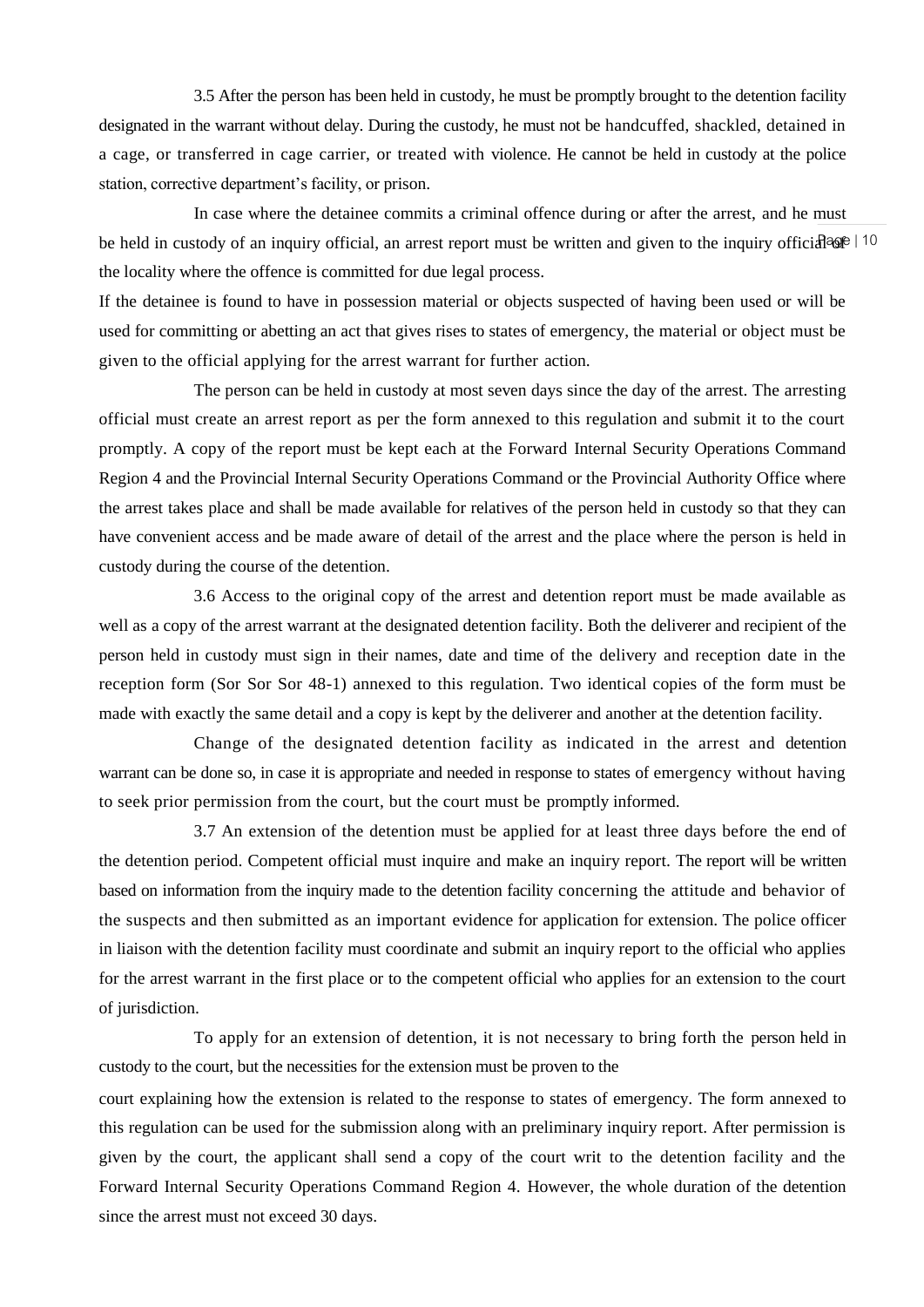3.8 The arrest and detention is to be carried with the aim to give explanation and instill correct attitude so that the person quits the behavior or stops abetting the act that may give rise to violence in states of emergency. And if it is believed so that the person agrees to denounce the behavior, he must be released immediately to return to his domicile. In case the duration of 30 days of the detention is reached, the person held in custody must be released and no arrest and detention as per this application shall be further made.

If deemed necessary, a person who has caused violence must be criminally prosecuted, and the  $\vert$  11 arrest and detention method as per this regulation shall not be applied. Instead, the person must be pursued with criminal prosecution in accordance to the Criminal Procedure Code and laws concerning the establishment of district court and criminal procedure code of the district court whereby the person must be informed of charges and their rights. The suspension of prosecution, or detention, or prosecution must be applied according to the juvenile and family justice procedure in case the person is a minor.

3.9 During the course of detention at the detention facility, the person in charge must issue regulation following the guidelines;

3.9.1 Suspects who are children and youth and adults must be separated. Children and women must be provided separate living quarter.

3.9.2 Accommodation, food and other facilities must be made available at the government"s expenses to the person held in custody. Appropriate accommodation and food must be provided with sanitation, in accordance with one's religious belief and in sufficient quantity.

3.9.3 Visiting time, after the first threes of detention, visit by relatives must be allowed everyday between 09.00-10.00 and 14.30-15.00. The person held in custody is allowed to meet his relative not exceeding 30 minutes per day.

3.9.4 Medical treatment must be provided when needed, or in case the person has congenital disease.

3.9.5 The person held in custody must be treated according to the Peace Enhancement Scheme.

3.9.6 Where the necessity for the detention is no longer valid, or when the detention limit is reached, the person must be released immediately. And if detention is no longer necessary, the court must be informed promptly.

4. Issuance of order to summon any person to report oneself, or to give an oral statement or submit any documents or evidence as per Section 11 (2)

4.1 Official authorized to issue an order to any person to report oneself, or to give an oral statement or submit any documents or evidence a relevant to the emergency situation must be authorized official who is assigned to execute the function, or official with relevant responsibilities and must hold the rank at the equivalent of those mentioned in 3.3.

4.2 The action as per 4.1 has to be done so based on good reasons. The order must be made in written form as per the form annexed to this regulation. In emergency case, the authorized official may issue the order verbally asking the person to come along with him to his office. Upon arrival at the office, the order can be made in written form.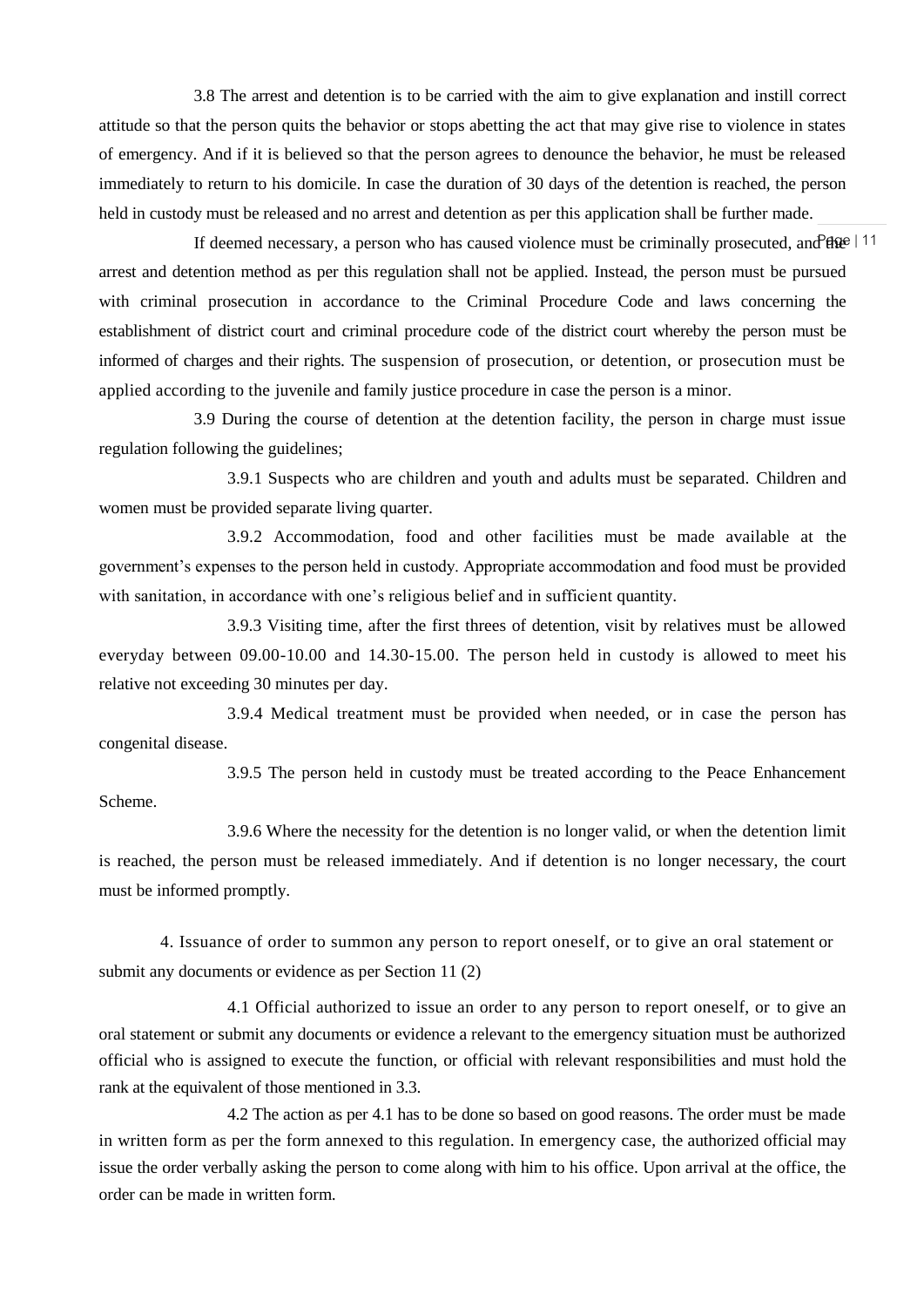Records of orders issued must be made and kept at office of the units indicated in 3.2 which issue the orders as per the form annexed to this regulation.

having to stay with the official have to be taken into account and the order must be made to caterally  $\frac{12}{2}$ 4.3 The order must be issued heeding to the rule of law and with assurance that it will cause minimum inconveniences to innocent people. The status of the person summoned, distance to his place, amount of time needed for taking him to report or give oral statement and the accommodation while necessities of each person. Order to summon a person at night time should be avoided except in case where it is necessary, and without which the situation can get extremely damaged. In case where the summoned person is a woman, it is not permitted so to ask her to come during night time, or to ask her to come to a private area.

4.4 Authorized official include official or administrative official or police officer in the area where the order shall be sent from.

The order must be delivered to the designated person as per the order. If he or she cannot be found, the order must be delivered to husband, or wife, or a relative, or a custodian, or any person who is older than 18 years and lives or works in the residence or workplace belonging to the person whose name is in the order.

In case the designated person refuses to take the order, the official who brings the order to him may ask for company of respectable persons in the area such as subdistrict chief, or village headman, or spiritual leader or other leader who can be witness. And if the person still refuses to take the order, the official may leave the order there and has witness sign to confirm this.

In case where it is impossible to deliver the order as per the former clause, the order has to be put out in a place where it can be easily visible in the domicile or workplace of the designated person and a respectable person indicated in the former clause has to sign as witness.

Record of the delivery of order must be made to include detail of the delivery method, date and time of delivery, signature of recipient, and signature of deliverer, and related witnesses.

To deliver the order to a person who lives outside the area where the order is issued, the order must be sent to competent official or local administrative official or police officer who will execute the delivery as per detail in the former clause and must report the results to the issuing official promptly.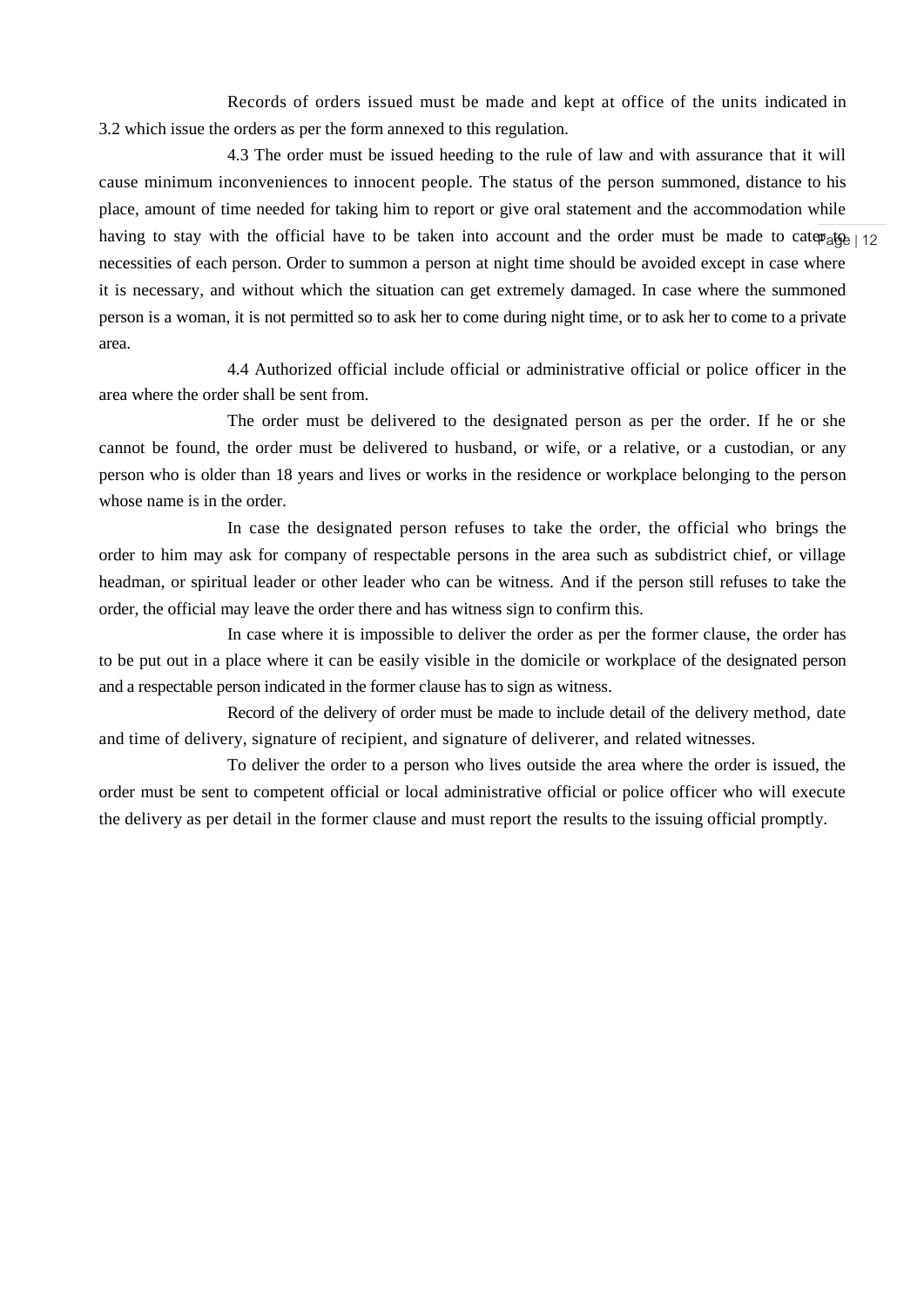4.5 Order made for the submission of a large number of documents or evidence, a list must be annexed to the order.

5. Issuance of order for search as per Section 11 (4)

Page | 13 5.1 Competent official who wants to issue an order for search places related to states of emergency must be authorized official who is assigned to execute the function, or official with relevant responsibilities and must hold the rank at the equivalent of those mentioned in 3.3.

5.2 Execution of function as per 5.1 must be done so appropriately in order to promptly terminate a serious situation where a delay might render the situation beyond control;

5.3 The search must be carried out gently, based on the rule of law, and may causes the least inconveniences to innocent people. Religion, traditional belief, culture and tradition of local people must be treated as most important and unity among believers of different religions must be taken into account. An exception can be made where it is deemed necessary if the avoidance of the search may render the situation beyond control.

5.4 For every search made, the chief of the search team must produce a report a list of properties identified as evidence as per the form annexed to this regulation. All of them must be kept at the office as per 3.2, which issues the search order.

6. Execution of duties in this regulation must be carried out according to strategic plan or action plan laid out by the Internal Security Operations Command Region 4.

7. The Director of Internal Security Operations Command Region 4 is assigned as in-charge officer for this regulation.

Issued on the 24th day of January 2007

Lieutenant General Wirote Buacharoon Chief of the Response Team to States of Emergency/ Director of Internal Security Operations Command Region 4 Law Enforcement Division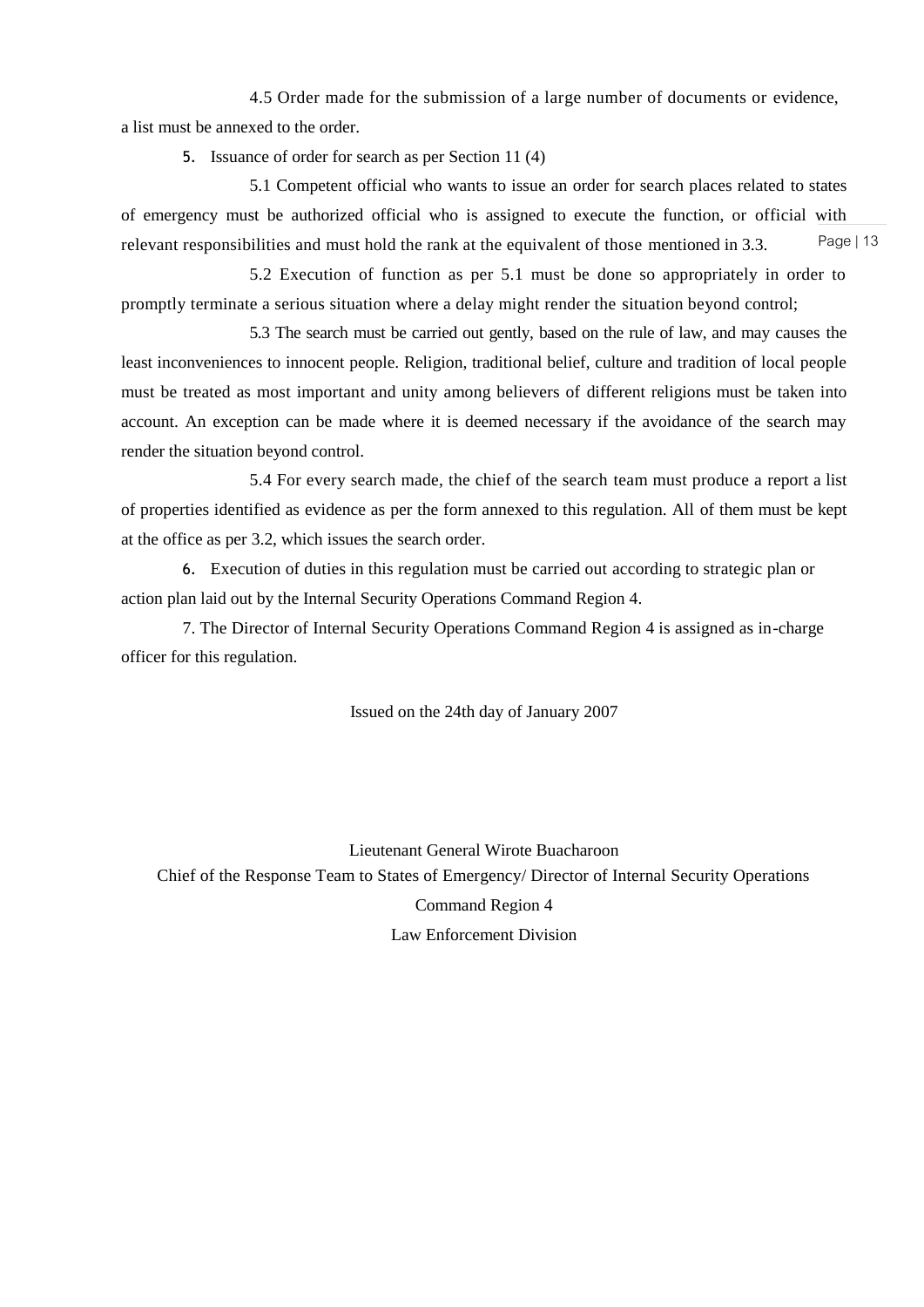Unofficial Translation



### **Regulation of Internal Security Operations Command Region 4 Concerning Guidelines of Practice for Competent Official as per Section 11 of the Emergency Decree on Government Administration in States of Emergency B.E. 2548 (2005) (2nd Amendment)**

Pursuant to the Regulation of Internal Security Operations Command Region 4 concerning Guidelines of Practice for Competent Official as per Section 11 of the Emergency Decree on Government Administration in States of Emergency B.E. 2548 (2005) dated 24 January 2007, and the Regulation of Internal Security Operations Command Region 4 concerning Guidelines of Practice for Competent official as per Section 11 of Emergency Decree on Government Administration in States of Emergency B.E. 2548 (2005) amended on 1 January 2008, in order to ease worry of the detainee"s family and express honesty of competent officials in treating detainees, by the virtue of NO.3 of the order of the office of Prime Minister no.1/2550 regarding the appointment of Chief of the Response Team to States of Emergency dated 16 January 2007, the 4<sup>th</sup> Army Area Commander, as Director of the Internal Security Operations Command Region 4 and Chief of the Response Team to States of Emergency, deems it expedient to issue the regulation as follows:

1. The text stated in Section 3.9.3 of Regulation of Internal Security Operation Command Region 4

Concerning Guidelines of Practice for Competent official as per Section 11 of The Emergency Decree on Government Administration in States of Emergency B.E. 2548 (2005) and another on in Section 3.9.3 of the regulation of ISA region 4 concerning Guidelines of Practice for competent official as per Section 11 of the Emergency Decree are to be cancelled.

2. The following text will be used in lieu of the cancelled one:

"3.9.3 Visiting time, visit by the detainee"s grandparents, parents, husband or wife, husband"s or wife's parents as well as children and brothers or sisters must be allowed every day after the detention. The visiting time shall begin immediately on the first day of detention done according to the Regulation from 9 am. to 10 am. and from 2.30 pm" to 3pm. Detainees can meet their relatives not exceeding 30 minutes per day. In case the detainee is a military official , police officers civil servant or the one serving for the Internal security operations command region 4 and/or an official from other government sectors whose work is related to the internal security, visit shall not allowed, except the one made under permission of the Director of Internal security operations command region 4 .

Other visit made by the detainee"s relatives, apart from the one stated in the above paragraph, shall be allowed every day after the first three days of detention from 9am to 10 am and from 2.30 am to 3 pm and the detainees is allowed to meet his/her relatives for no more than 30 minutes per day.

In case of a visit made by other person than the one mentioned in the two paragraphs above, prior permission must be made from the Director of Internal security operations command region 4. The visit made in accordance with those mentioned in the paragraphs earlier shall be under supervision of authorized officials who will be able to observe the conversation during the visits."

Page | 14